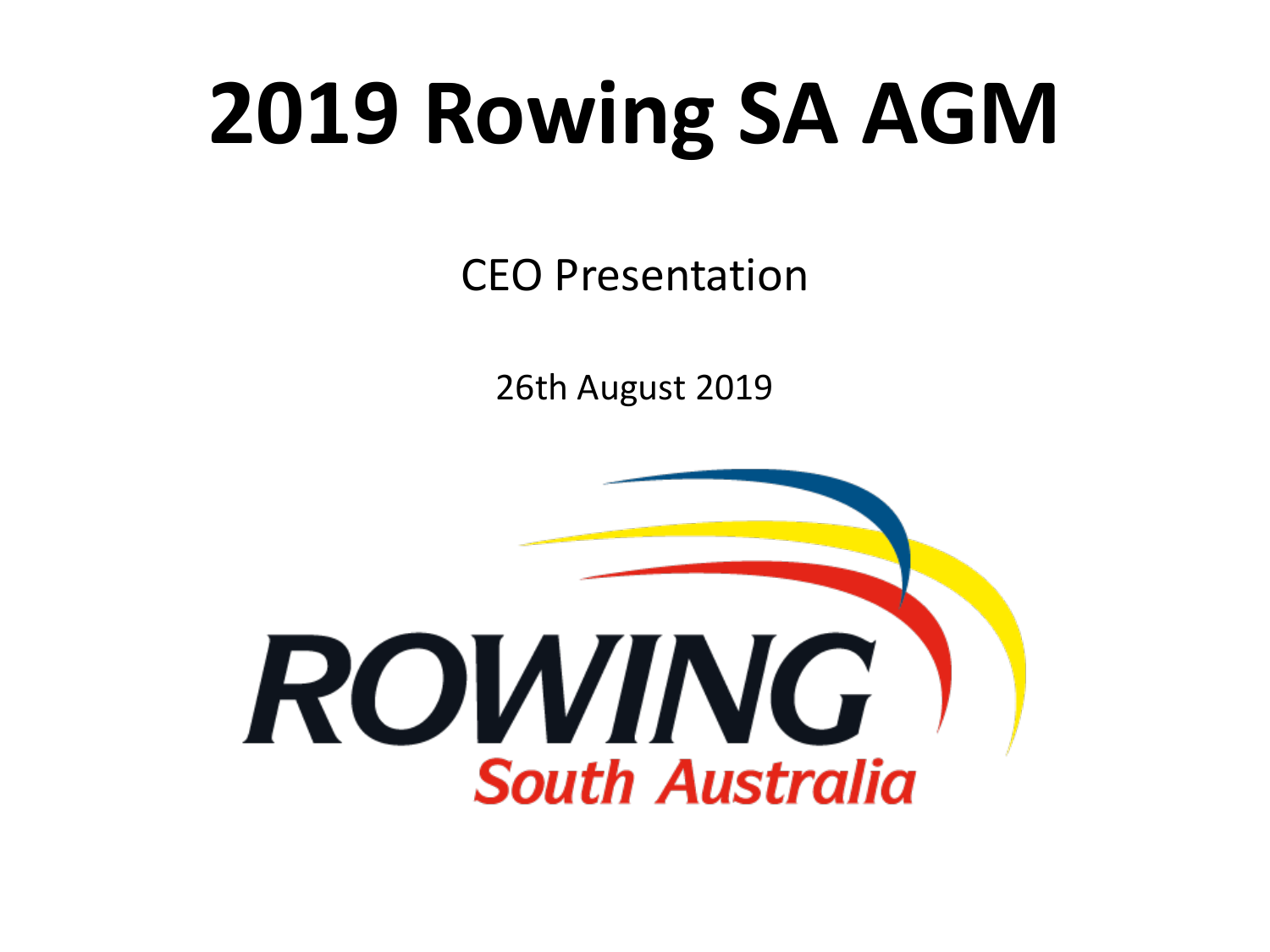#### *ON THE WATER*

- Implemented new Weather & Condition Management Policy
- Increase in competitors across the season *(1,700)*  Schools
- Regatta filming/live-streaming/big screens
- Hosted 25 Regattas (including Winter Series)
	- 18 at West Lakes
	- 2 on the River Torrens
	- 2 on the Port River
	- 1 each at Murray Bridge, Berri & Mannum
- 2<sup>nd</sup> Grade State Championships conducted as part of the Riverland Regatta again, at Berri (record entries)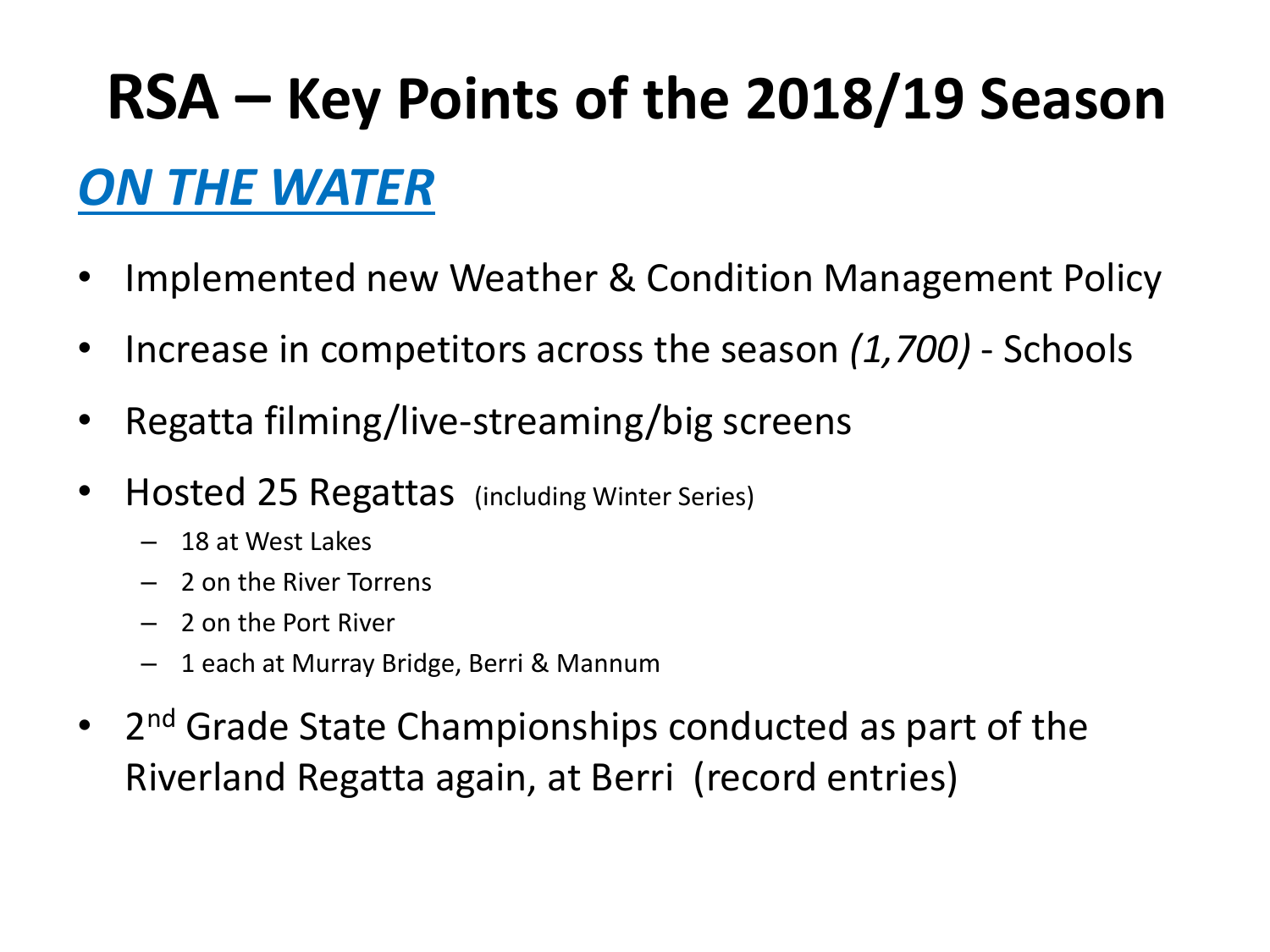#### *ON THE WATER (cont'd)*

- Again expanded investment in State Team, State Pathway programs, and Masters State Team programs
- Ongoing growth of Para Rowing program
- Strong performances from our top-level athletes at all levels in both interstate & overseas competitions - SASI support!
	- **Senior National Team:** Alex Hill, Molly Goodman, Olympia Aldersey, Jed Altschwager & Will Smith
	- **National U23 Team:** Angus Dawson, Mitch Reinhard & Alannah Gilsmore
	- **National U21 Team:** Celia Cowan, Oscar McGuinness & Katelyn Nicholson

*and Christine MacLaren – Team Manager*

- **National Junior Team (U19):** *Jason Lane – Head Coach*
- 1 Gold & 2 Bronze at Interstate Regatta ; 1 Silver & 1 Bronze at Masters Nationals
- Many BRO's at Nationals and Brett Ralph at 2019 U23 World Championships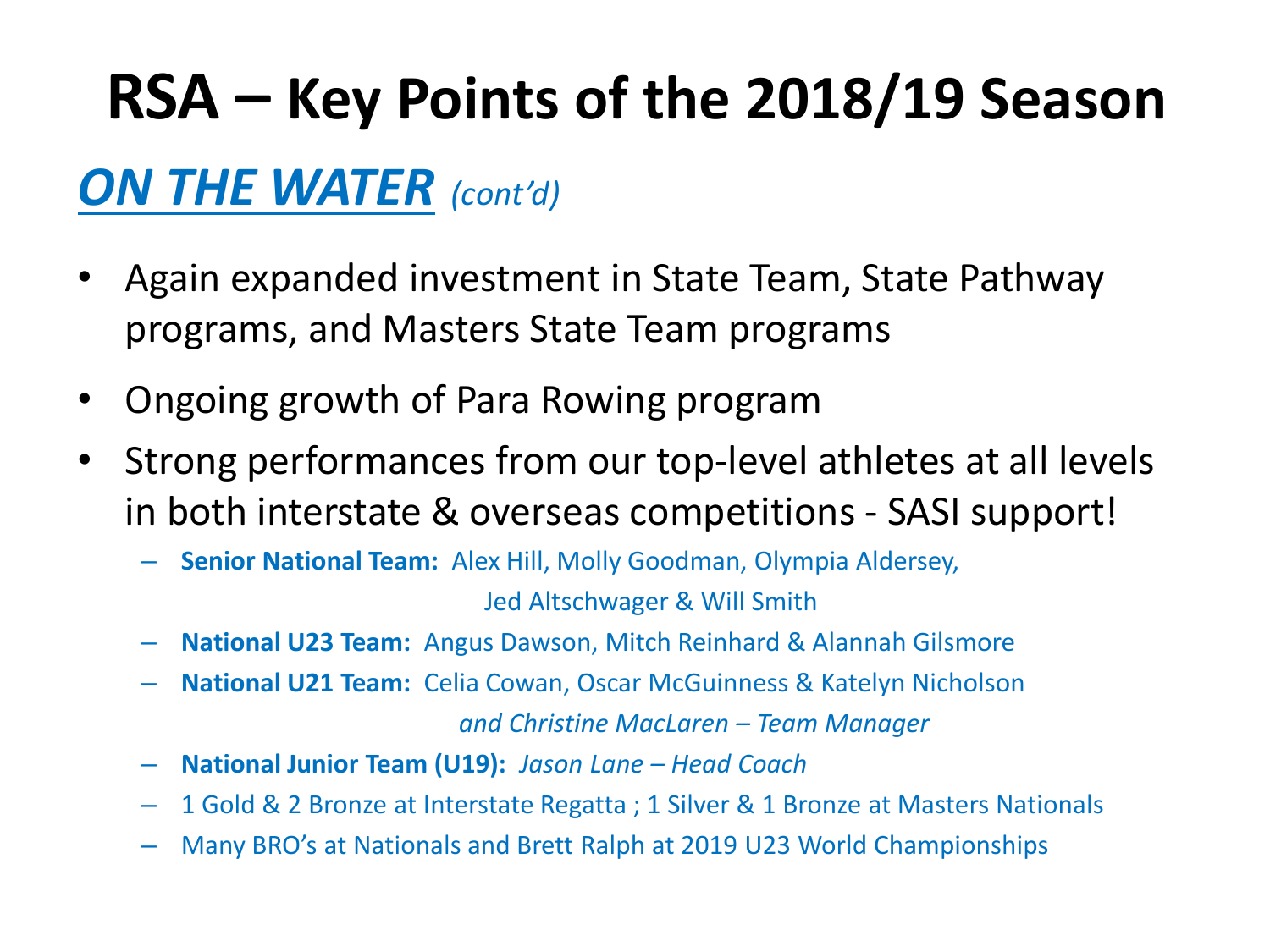#### *OFF THE WATER*

- Facility Upgrades
	- Further development & successful operation *OAR*
	- Completed SASI High Performance Room & Indoor Rowing Room upgrade
	- Ongoing landscaping and facility upgrade maintenance work
	- Regatta Course & Barge upgrades
	- New security cameras
- Support of Sub-committees
	- Masters
	- Umpires & Volunteers
	- Clubs & Schools
	- Athletes
	- Finance, Audit & Risk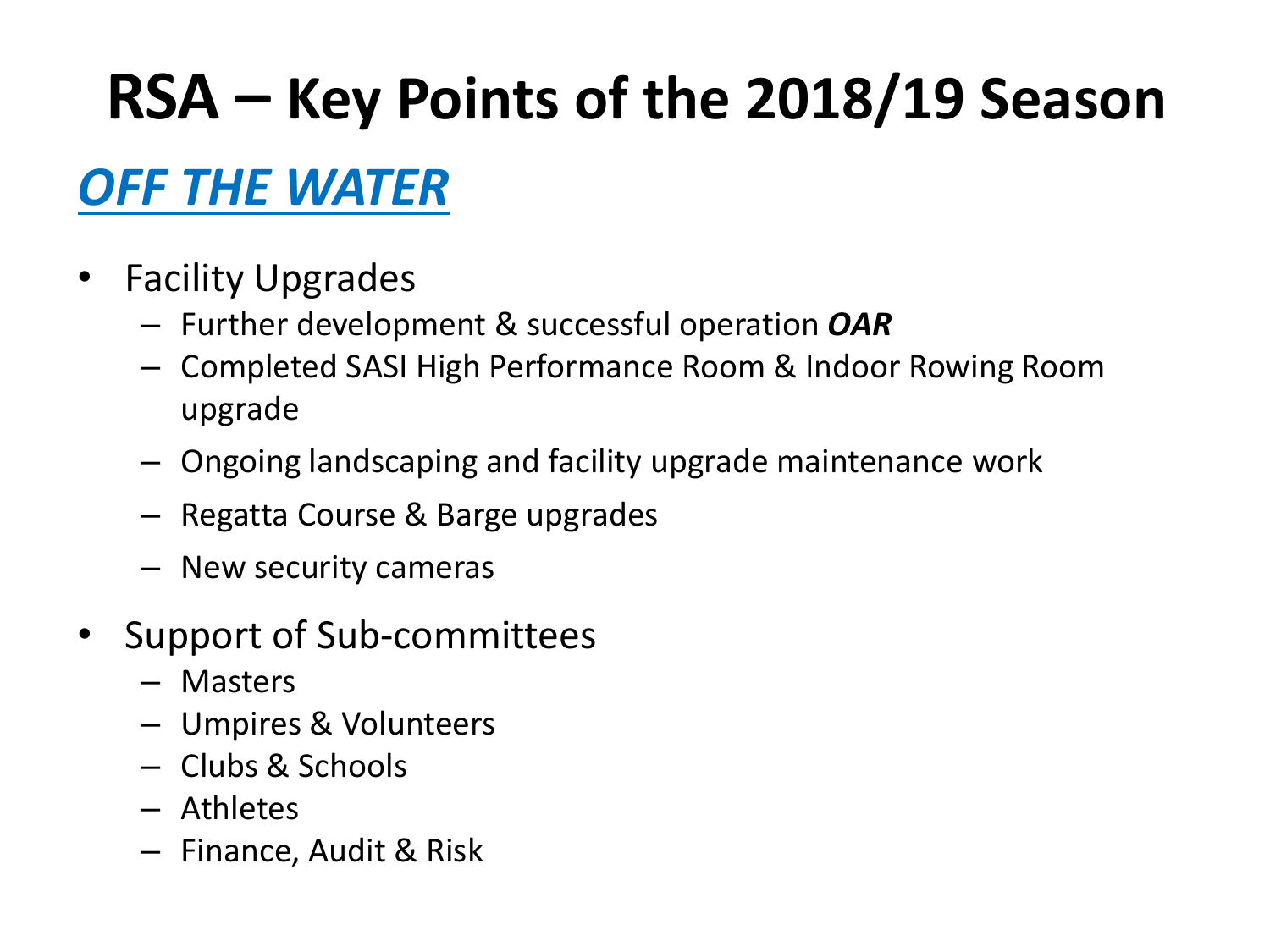#### *OFF THE WATER (cont'd)*

- Piloted 'Riggers' and Corporate Rowing programs
- Coach Education and *'Working With Children Check'* focus
- Corporate Partner Support
	- Lakes Hotel, AON Insurance, Maughan Thiem Automotive Group
	- NEW: Bendigo Bank West Beach & Districts Community Bank
	- NEW: Grant Thornton *(Audit partners)*
- Launched new Website & increased social media activity
- Increased engagement & collaboration with Rowing Australia – annual State visits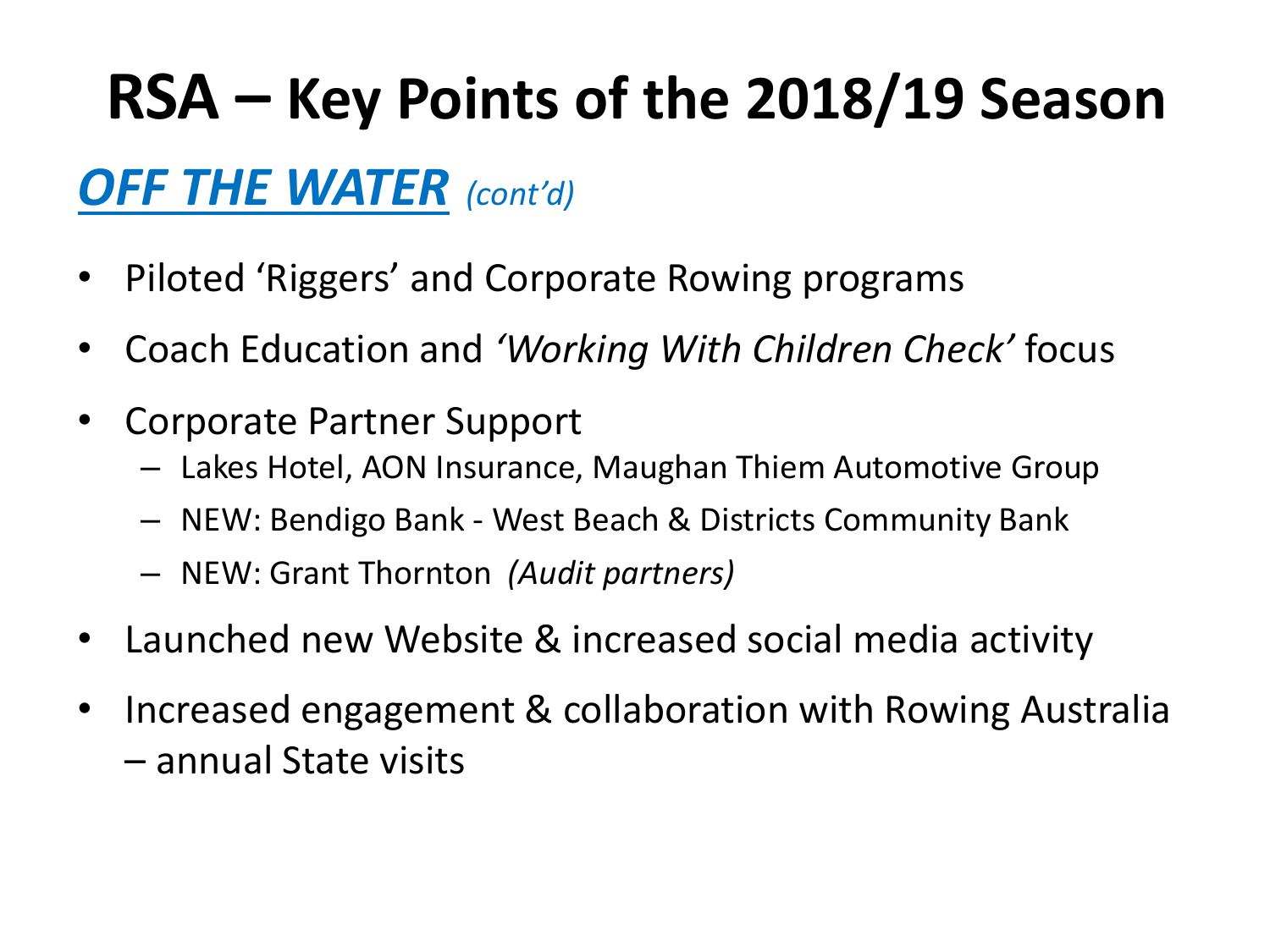#### *OFF THE WATER (cont'd)*

- Brett Ralph awarded Rowing Australia's 2018 Volunteer of the Year
- Volunteers and Regatta Officials **THANKS** & Recent Recruitment!
- State Development Officer role
- Use of West Lakes Update re Residents/Council *'Noise'* Issue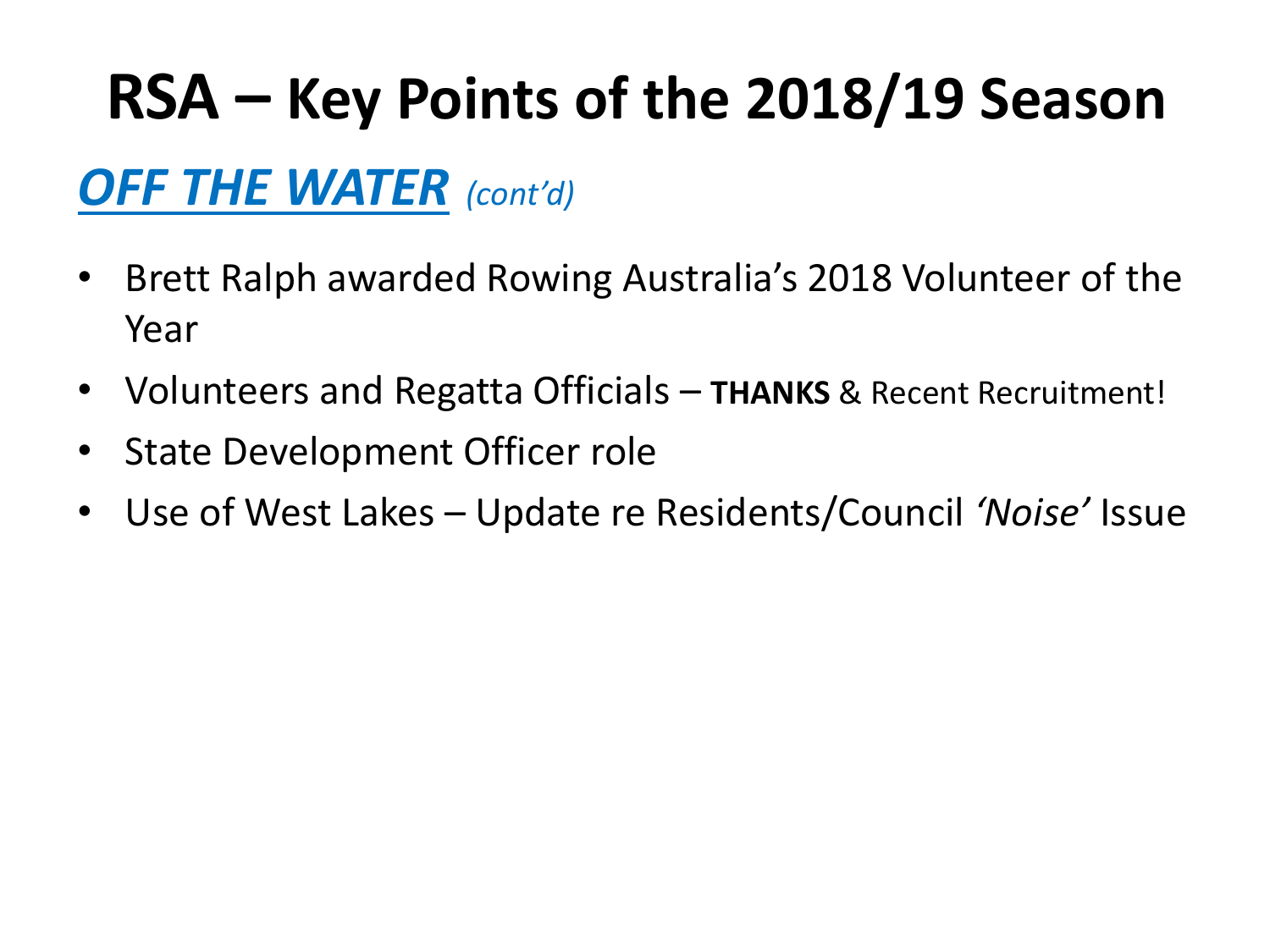## **Upcoming Key Dates**

- 
- 
- 
- 
- 
- 

#### • **Sat. 31st Aug SASI/RSA Time Trial**

**@ West Lakes** 

#### • **Sun. 8th Sept Winter Series Regatta#3**

**@ West Lakes**

• Sat. 14<sup>th</sup> Sept Sat. **SA Coaches Conference** 

**@ the Lakes Hotel**

• **Tues. 8th & Wed. 9th Oct 2019 Aust. Masters Games**

**Indoor Rowing @ Convention Centre**

• **Fri. 11th & Sat. 12th Oct 2019 Aust. Masters Games**

**On-Water Rowing @ West Lakes**

• **Sat. 19th Oct New Season commences**

**Head of the Port @ Port River**